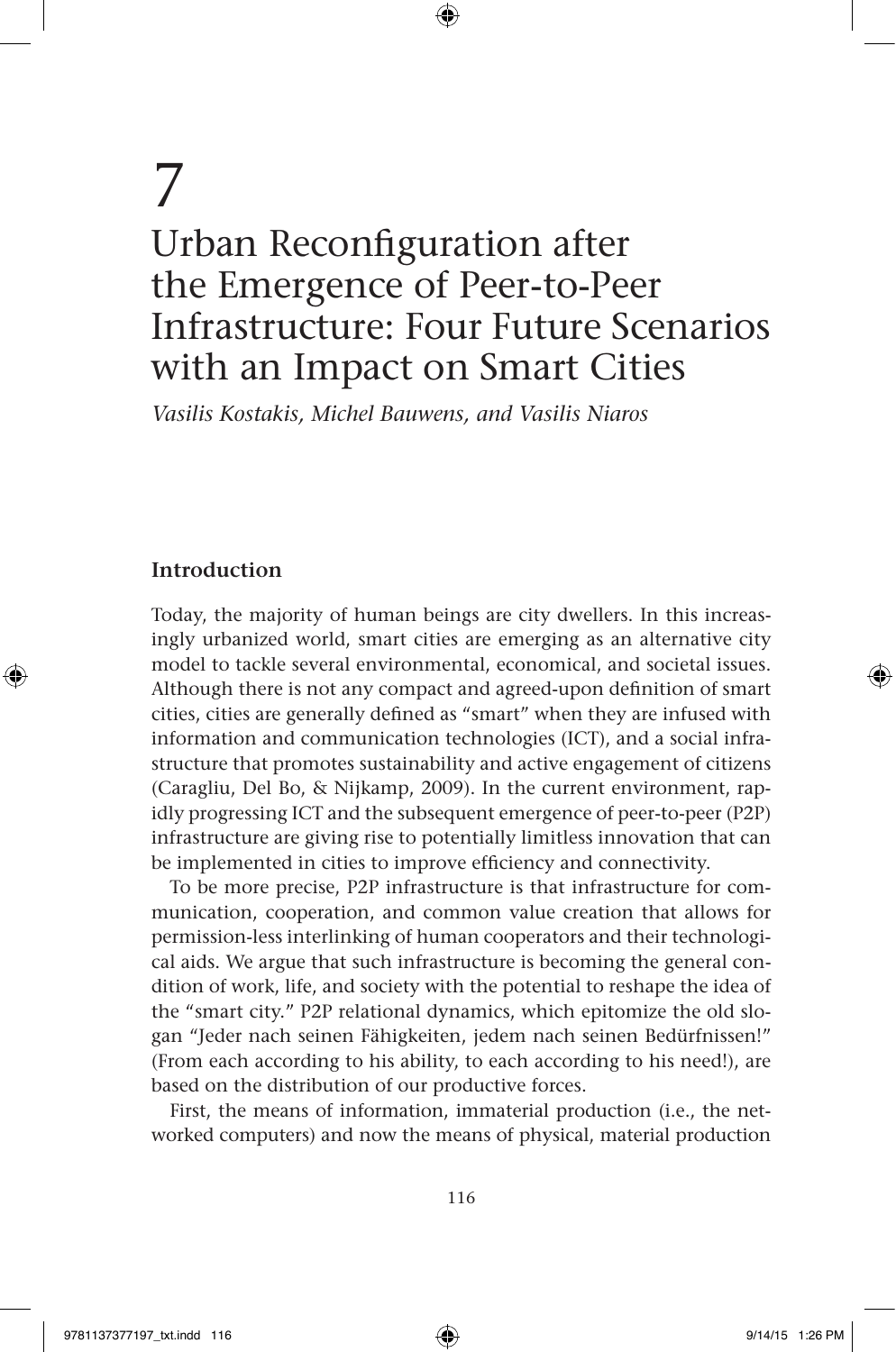(i.e., machines that produce physical objects) are being distributed and interconnected. Just as networked computers democratized the means of production of information and communication, the emergent elements of networked microfactories or what some (see Kostakis, Fountouklis, & Drechsler, 2013) call desktop manufacturing, such as three-dimensional (3-D) printing, are democratizing the means of production.

Of course, this is not by any means an unproblematic process. In a period of extreme socioeconomic polarization and lacking any equilibrium regarding the global governance of the Internet (Mueller, 2010), we have been witnessing conficts for the control and ownership of distributed infrastructure. On the one hand, commons-based peer production signals fundamental changes in value creation, especially when juxtaposed against an old order that is in decline (see Bauwens, 2005; Benkler, 2005; Kostakis, 2013). On the other hand, the proposed legislations of Anti Counterfeiting Trade Agreement (ACTA)/Stop Online Piracy Act (SOPA)/Protect IP Act (PIPA) enforce strict copyright within a regulatory regime that polices transactions beforehand instead of afterward (Boyle, 1997). Furthermore, the attempt for surveillance and censorship by both authoritarian and liberal countries, and "the growing tendency to link the Internet's security problems to the very properties that made it innovative and revolutionary in the frst place" (Mueller, 2010) are only some reasons that have made scholars, like Zittrain (2008), worry that digital systems may be pushed back to the model of locked-down devices centrally controlled information appliances.

Hence, a battle is emerging among agents (several governments and corporations) that are trying to turn the Internet into a tightly controlled information medium, and user communities that are trying to keep the medium independent (Kostakis, 2013). This battle certainly affects the design processes of smart cities as well, because it has a direct relation with the involved stakeholders.

This chapter attempts to simplify possible outcomes by using two axes or polarities that give rise to four possible scenarios (see Figure 7.1) and then tries to adapt the evolution of the smart city in this context. The chapter concludes by drawing some assumptions about what should determine the ideal selection for a smart city.

## **The Two Axes and the Four Quadrants**

The frst axis concerns the polarity of centralized versus distributed control of the infrastructure; the second axis relates to an orientation

◈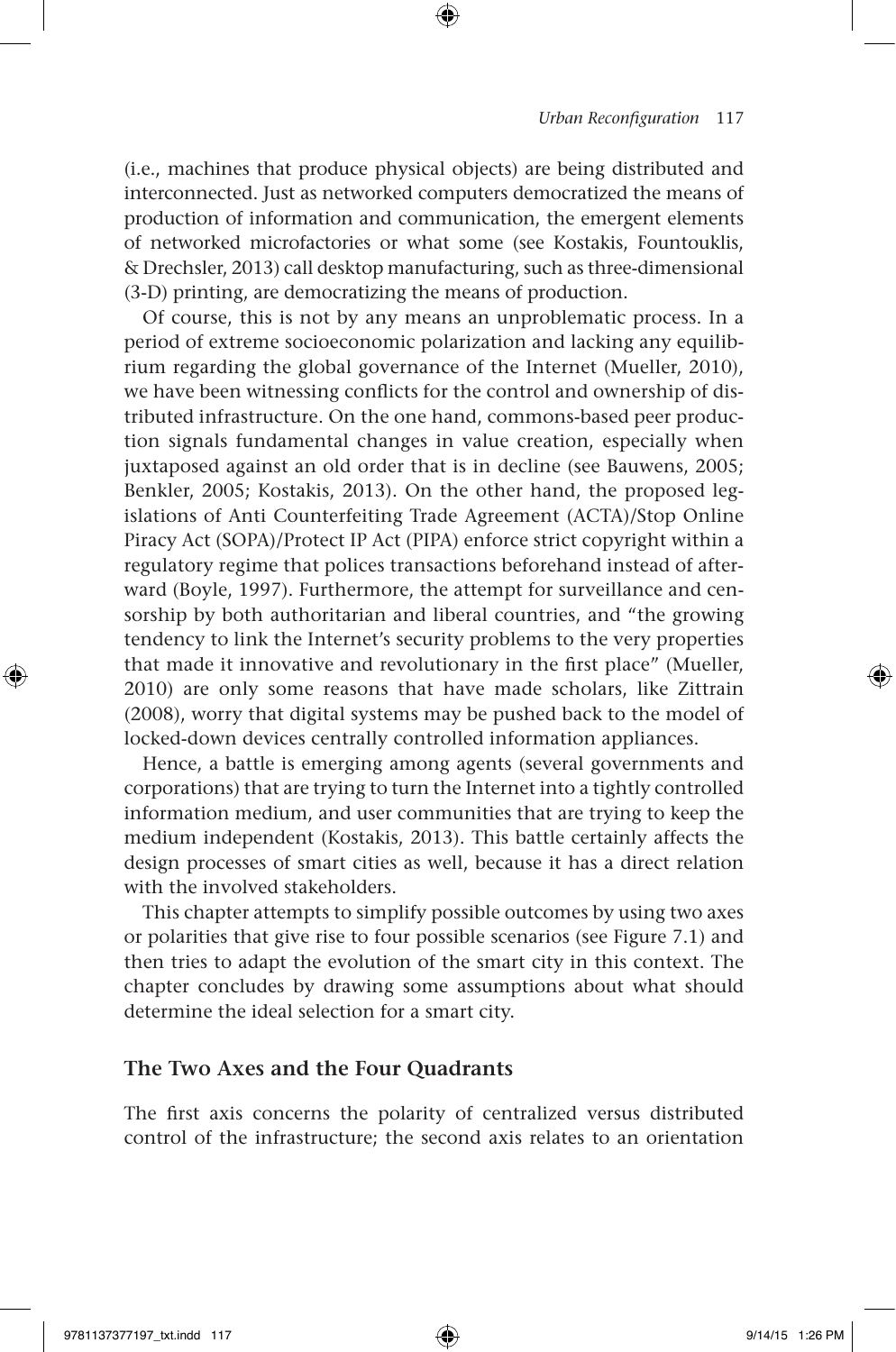

⊕

*Figure 7.1* The four quadrants of future scenarios.

toward the accumulation or circulation of capital versus an orientation toward the accumulation or circulation of the commons.

First, we introduce the concepts of "netarchical" and "distributed capitalism." Before describing in detail the two forms that shape this emerging model, it is important to highlight their basic difference. Netarchical and distributed capitalism may both be proft oriented, but they are also based on various technological regimes' dependence on the structure of every project's back end. User-oriented technological systems generally have two sides. The front end is the side that users interact with, and the only side visible to them. The back end, however, is the technological underpinning that makes it all possible. This is engineered by the platform owners and is invisible to the user. Hence, a front end that enables a P2P social logic among users can often be highly centralized, controlled, and proprietary on the back end; forming an invisible technosocial system that profoundly infuences the behavior of those using the front end, by setting limits on what is possible in terms of human freedom. Then, we present the remaining quadrants, that is, resilient communities and global commons whose ultimate goals are commons driven.

## **Netarchical Capitalism (NC)**

We defne "netarchical capitalism" as the frst combination (upper left) that matches centralized control of a distributed infrastructure with an

◈

⊕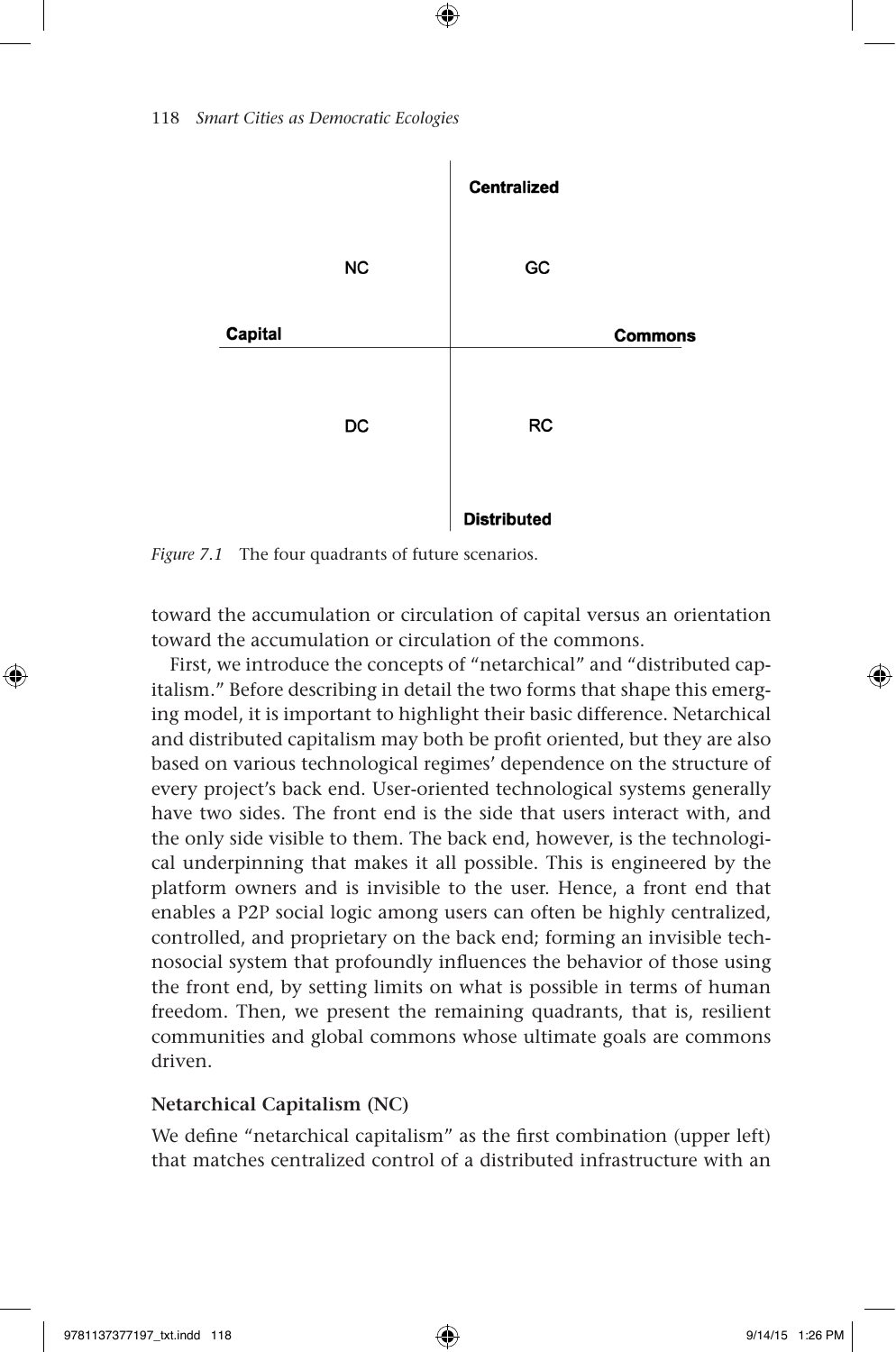orientation toward the accumulation of capital. NC is that fraction of capital that enables and empowers cooperation and P2P dynamics, but through proprietary platforms under central control. While individuals will share through these platforms, they have no control, governance, or ownership over the design and the protocol of these networks/platforms (e.g., Facebook or Google). Typically under conditions of NC, sharers will directly create or share use value, but the monetized exchange value will be realized by the owners of capital. While in the short term it is in the interest of shareholders or owners, this also creates a longer-term value crisis for capital, because the value creators are not rewarded, and have no purchasing power to acquire the goods that are necessary for the functioning of the physical economy.

# **Distributed Capitalism (DC)**

The second combination (bottom left), called "distributed capitalism," matches distributed control but with a remaining focus on capital accumulation. The development of the P2P-driven currency Bitcoin and the Kickstarter crowdfunding platform are representative of these developments. Under this model, P2P infrastructure is designed in such a way as to allow the autonomy and participation of many players, but the main focus rests on proft making. In Bitcoin, all the participating computers can produce the currency, thereby disintermediating large centralized banks. However, the focal point remains on trading and exchange through a currency designed for scarcity, and thus must be obtained through competition. Furthermore, Kickstarter functions as a reverse market with prepaid investment. Under these conditions, any commons is a by-product or an afterthought of the system, and personal motivations are driven by exchange, trade, and proft. Many P2P developments can be seen within this context, striving for a more inclusionary distributed and participative capitalism. Although they can be considered as part of, say, an antisystemic entrepreneurialism directed against the monopolies and predatory intermediaries, they retain the focus on proft making. Distribution, here, not meant locally, though, as the vision is one of a virtual economy, where small players can have a global compact, and create global aggregations of small players.

#### **Resilient Communities (RC)**

Distributed control with a focus on the commons is what we call the "resilient communities" (bottom right). The focus here is mostly on the relocalization and re-creation of local community. It is often based on an expectation for a future marked by severe shortages of energy and

◈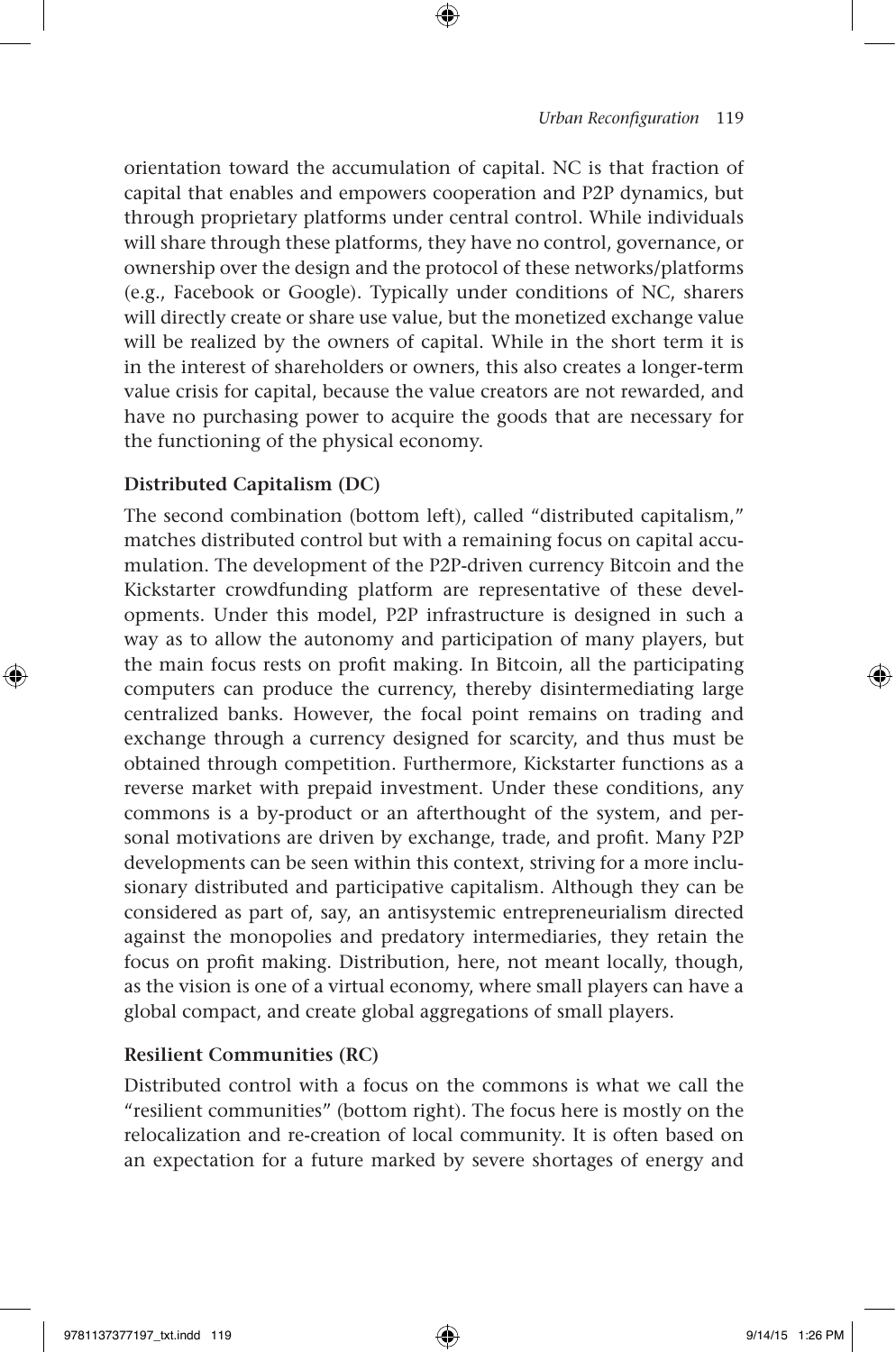#### 120 *Smart Cities as Democratic Ecologies*

resources, or in any case, increased scarcity of energy and resources, and takes the form of lifeboat strategies. Initiatives like the Degrowth movement or the Transition Towns, a grassroots network of communities, can be seen in that context. In extreme forms, they are simple lifeboat strategies, aimed at the survival of small communities in the context of generalized chaos. What marks such initiatives is arguably the abandonment of the ambition of scale while the feudalization of territorial integrity is considered mostly inevitable. Even though global cooperation and web presence may exist, the focus remains on the local. Most often, political and social mobilization at scale is seen as not realistic, and doomed to fail. In the context of our proft-making versus commons axis, though, these projects are squarely aimed at generating community value.

# **Global Commons (GC)**

This approach (upper right) is against the aforementioned focus on the local, focusing on the global commons. Advocates and builders of this scenario argue that the commons should be created for and fought for on a transnational global scale. Although production is distributed and therefore facilitated at the local level, the resulting microfactories are considered as essentially networked on a global scale, profting from the mutualized global cooperation both on the design of the product and on the improvement of the common machinery. Any distributed enterprise is seen in the context of transnational phyles, that is, alliances of ethical enterprises that operate in solidarity around particular knowledge commons. In addition, political and social mobilization, on regional, national, and transnational scale, is seen as part of the struggle for the transformation of institutions. Participating enterprises are vehicles for the commoners to sustain global commons as well as their own livelihoods. This latter scenario does not take social regression as a given and believes in sustainable abundance for all humanity.

#### **Discussion**

◈

These four scenarios differ in their vision for the prime focus of the accumulation of value, either for the beneft of global shareholders, for a network of small for-proft enterprises, for the local community, or for transnational commons. It can be argued that the prevalence of each scenario will have different impacts on the smart city model to be adopted.

All four scenarios take the existence of P2P-enabling infrastructure as a given, and mutualize both immaterial and material resources to obtain economies of scope. Indeed, while economies of scale are advantageous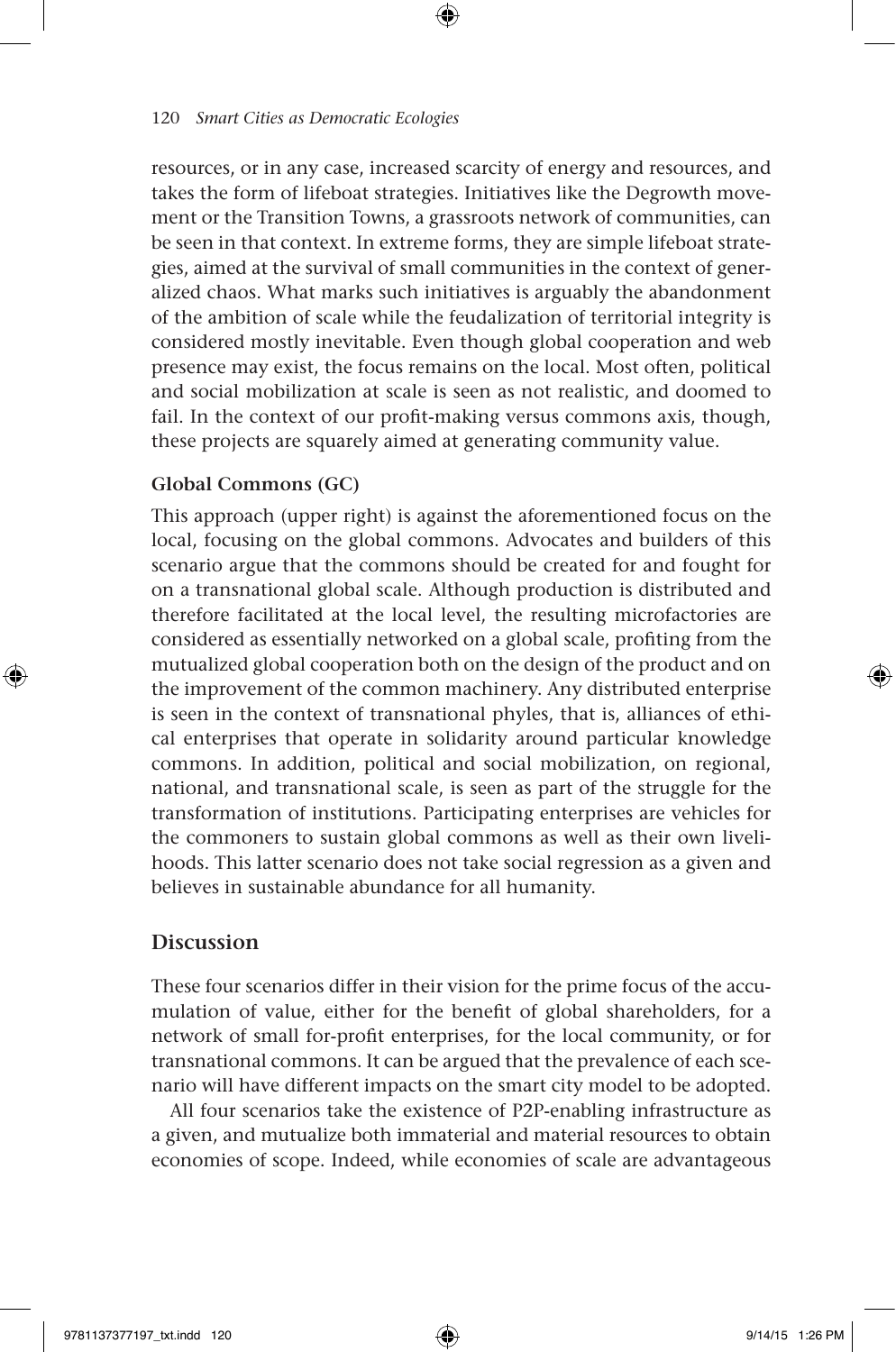in the context of temporal eras dominated by an abundance of resources and energy—that is, producing more of a thing creates competitiveness economies of scope become essential in periods of increased energy and resource scarcity—that is, doing more with less. Open source is mutualization of immaterial resources such as knowledge, which become operative for the whole of humankind, rather than fragmented and privatized through intellectual property. The mutualization of physical resources increases the efficiency of resource and energy use, and combats the idleness of physical resources and the waste that is inherent in fragmentation.

The new P2P production modalities are global-local (or glocal). While they enable production at the local scale through microfactories using distributed manufacturing technologies, both the knowledge work on the product and on the machinery can be global. As a general rule, one can say that the principle is this: "what is heavy is near, what is light is far"; thus we design global, but manufacture local responding to certain needs. Cooperation on the immaterial productive processes (i.e., design) is maximized, but the global transportation of material good is minimized. This new productive model should be carefully considered during policy making for urban development as it can have a profound impact on the city itself.

In our four scenarios, what differentiates the strategies are frst of all, the aim of the cooperation, that is, are they aimed at capital accumulation, or at improving the circulation of the commons? And second, where is the focus of control? Is control distributed through free self-allocation by commoners who can affect the governance and design of their infrastructure of cooperation? Or is the design of the infrastructure in the hands of centralized privately owned platforms? The answer to the these questions will probably defne the fnal form of the so-called "smart city."

If we want to locate the "smart city," as it is conventionally understood, in the context of our scenarios, we should look at the top-left quadrant of netarchical capitalism (see Figure 7.1). What we have for the time being is smart cities in terms of ICT deployment and not actual smart urbanism. Citizens are able to contribute by providing "big data," which are gathered from the utilization of an array of sensors throughout a city, to offer governments/frms solutions to their needs. But as it happens in this scenario, control and governance in today's smart cities are located within a single proprietary hierarchy, where the main motive is proft maximization. As a result, it is questionable whether citizens actually take part in the decision-making process, in order to meet their true needs, or just constitute another source of information without knowledge and infuence at the back end.

◈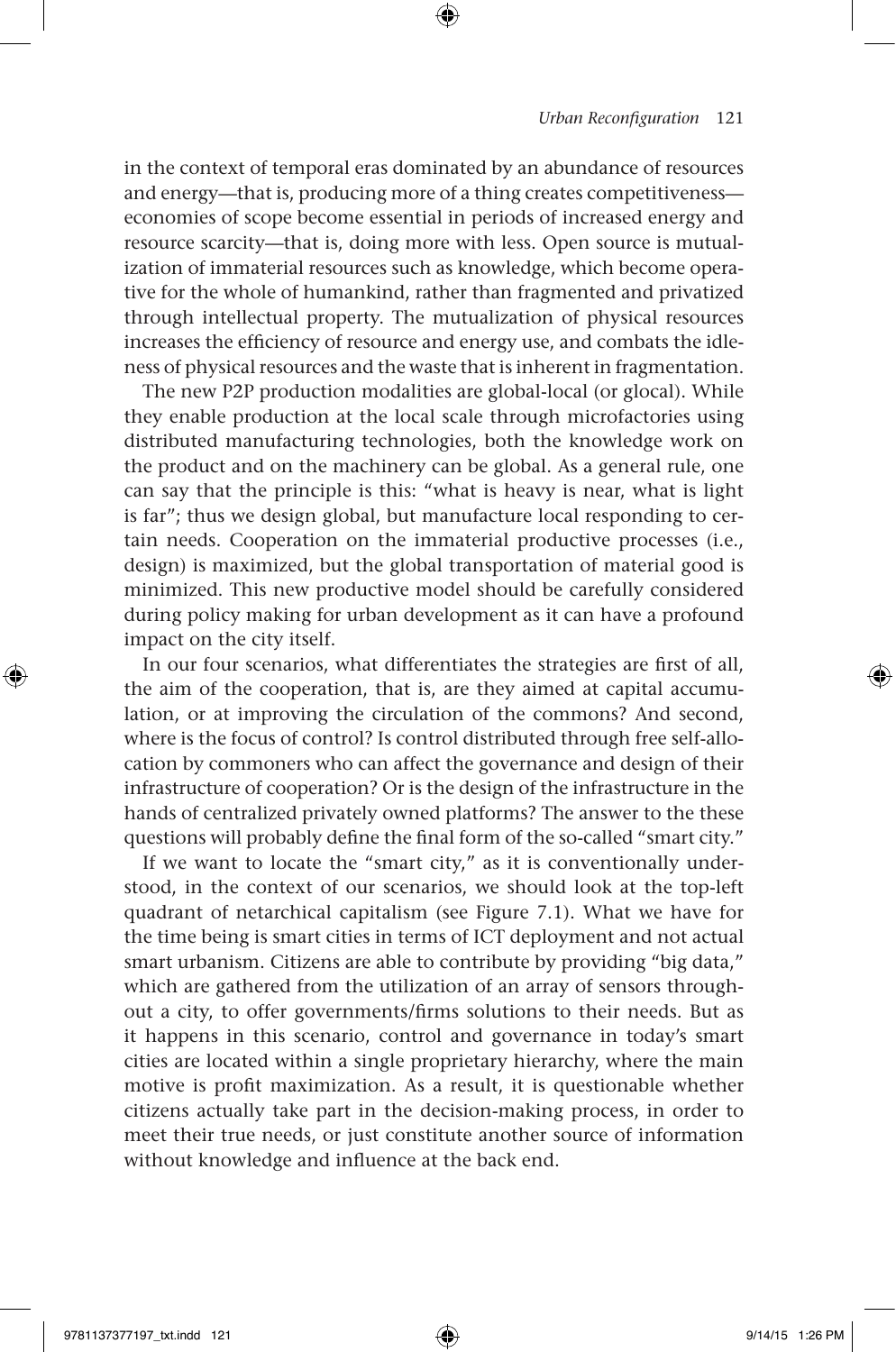#### 122 *Smart Cities as Democratic Ecologies*

The circumstances could be slightly different in the distributed capitalism scenario, where control is located in the network of participating for-proft entrepreneurs. Here, citizens may enjoy an increased capacity to infuence the shaping of smart city infrastructure, leading to more transparent and democratic decision making for specifc issues. However, proft maximization remains the ultimate goal for all parties involved. This can, arguably, have a negative impact on the aforementioned decision-making process and lead to unsustainable outcomes.

The further we move toward the right quadrants, those of resilient communities and global commons, the higher the potential for bottomup civic engagement and support of citizen empowerment and userdriven innovation. In the local community model, control is located in a particular geographical territory, and depends on the governance model of the initiating community. The adoption of this scenario while planning a smart city—or even a smart town—could lead to successful practices, as designing in a smaller scale includes strong predefned goals that can be bounded with measurable results and quick decision making. Contrary to similar interventions in big cities, a small area means a smaller chance for failure. However, the knowledge and know-how produced in this case may not be widely applicable or even available for adoption elsewhere, due to the fact that it is locally oriented. This potentially hinders the circulation of the commons and the subsequent diffusion of innovation regarding smart cities.

At the grander scale of the global-local commons model, governance is located in the triarchical model of the community practicing the social self-allocation of resources, of the for-beneft associations that manage the physical infrastructure of cooperation (e.g., the multitude of Free/ Libre Open Source Software Foundations) and of the entrepreneurial alliance that cooperates around the same commons. In this model, it is essential that the commons orientation is guaranteed by new governance models of the participating entrepreneurs. For example, in the case of the largely corporate Linux Commons, open source code commons are clearly integrated in the processes of capital accumulation of the participating for-proft enterprises. A countermodel would require the creation of commons-friendly, ethical enterprises, consisting of the commoners themselves, who also control their own governance and have ownership. Such enterprises would be legally structured so that theirs is an obligation to support the circulation of the commons. We suggest a plural form of ownership that combines maker ownership (i.e., a revisiting of worker ownership for the P2P age), with user ownership (i.e., a recognition that users of networks co-create value, and eventually a

◈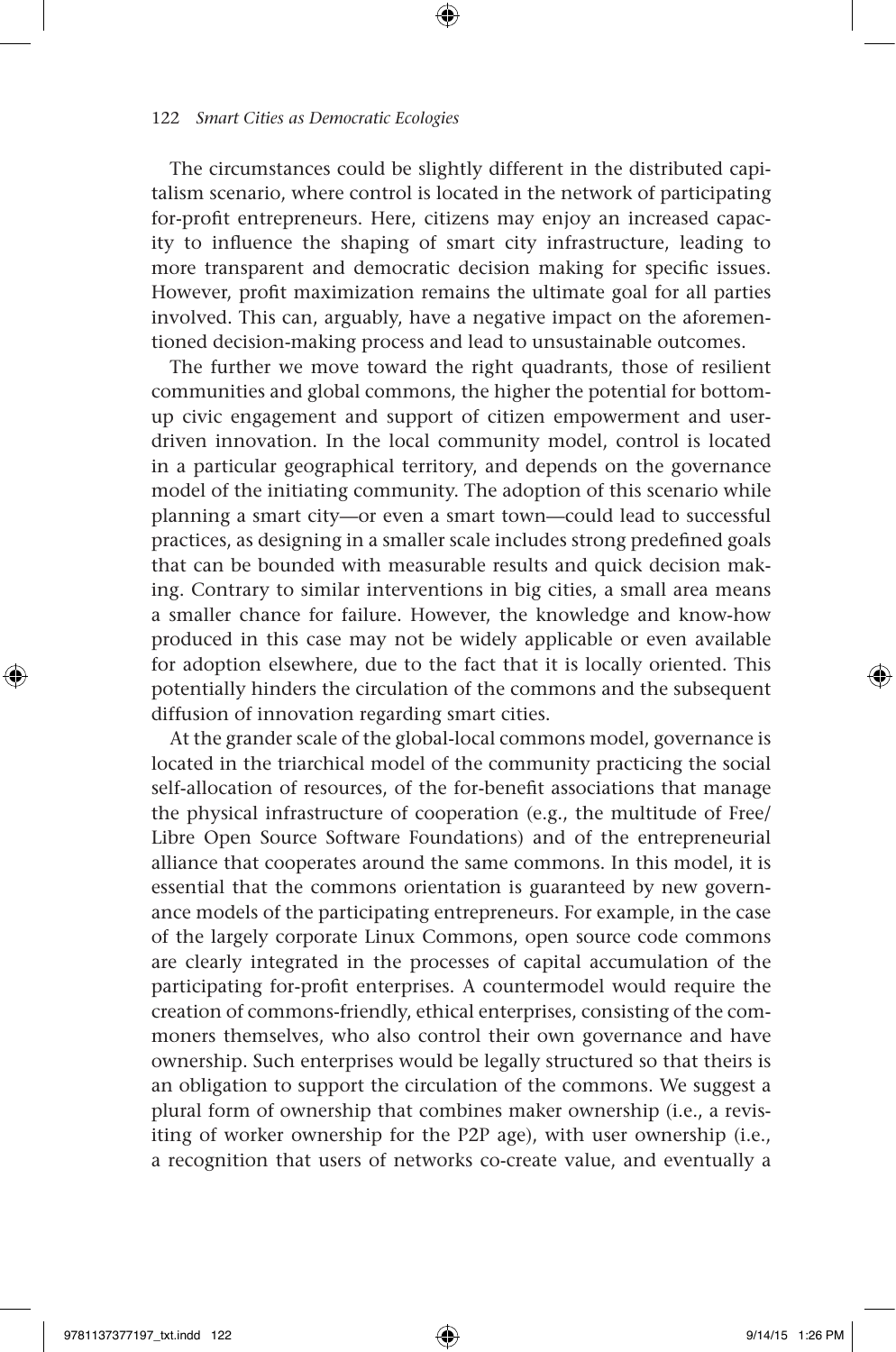return for the ethical funders that support the enterprise). In this model, proft making is allowed, but proft maximization remains a taboo.

The manifestation of the smart city in this scenario is highlighted by wide citizen engagement while designing and implementing interventions and an ongoing circulation of the commons, which promotes continuous innovation and knowledge diffusion. In this case, the production of commons on a global scale will lead to a more sustainable city model, which could perform better than the current dominant model while solving a number of systemic problems.

To enhance user participation, the creation of a unique culture is vital. This can be accomplished through implementing small-scale, low-cost actions that have little bureaucratic requirements and encourage citizens to reclaim common open spaces in the urban environment. These processes should serve as a user-driven platform for the local community and lead to the creation of a robust paradigm aiming to collaboration.

Toward that direction, governments and local authorities should provide appropriate facilities to enable the deployment of participative ways of working, which will help in producing social innovation outcomes, that is, commons. This could be done by promoting the creation of collaboration spaces, such as microfactories, all over the city and creating wired and wireless networks that will enhance the connectivity between citizens. Moreover, the establishment of social enterprises should be promoted. This will certainly lead to the development of business models, but instead of seeking easy fnancial gains, social enterprises will be focusing on sustainability and development in the long term.

After ensuring the existence of the basic infrastructure for a commonsdriven smart city, the next step would be to integrate them into everyday social interaction and make all the data available to the citizens in a format that they can use. Because several cities will deploy different infrastructure and adopt various approaches, this procedure may become quite challenging. In order for locally produced innovations to diffuse and be adopted globally, the aforementioned infrastructure should comply with some "standards" that will enhance interoperability. These "standards" should be based on open source technologies, so they would be easily accessible, transparent, and open to modifcation and adaptation to local conditions and individual needs.

## **Conclusion**

◈

One of the most fundamental characteristics of a smart city should be its direct link with the needs and concerns of urban residents. However, it